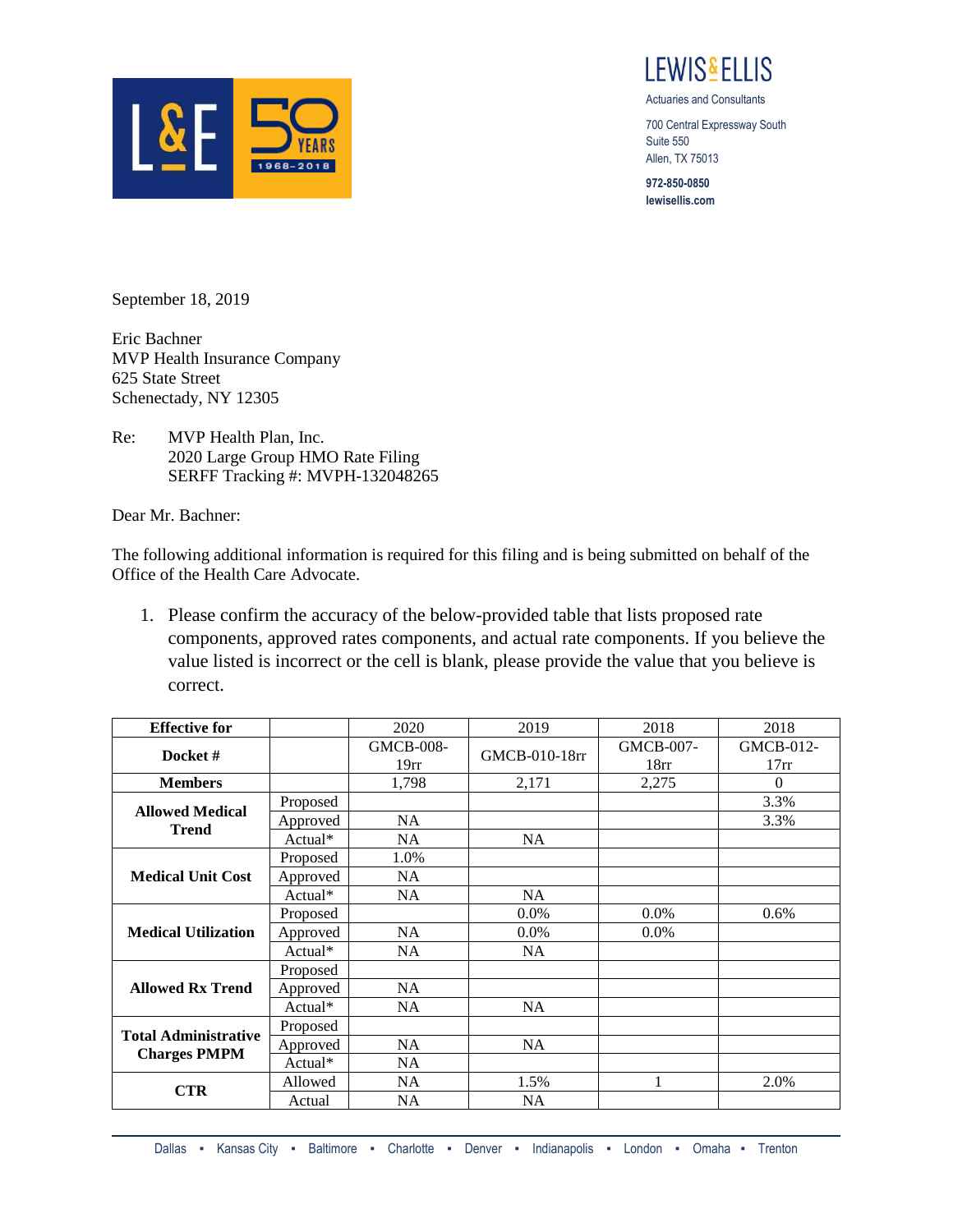\*Actual is for the year in which the rates are effective.

- 2. Provide any caveats or explanations necessary to understand the numbers in the table above.
- 3. Please complete the table below from last year's responses to HCA questions (Sept. 20, 2018 Response), providing the overall average, the premium-weighted average, and the range of actual rate increases experienced by the groups covered by this filing in 2018, 2019 to date, 2020 projected. Please explain any differences between the 2018 numbers provided here and the partial year 2018 numbers.

| ັ<br>Renewal Year  | Minimum   | . .<br>Maximum | Average  | Average   |
|--------------------|-----------|----------------|----------|-----------|
|                    | Increase  | Increase       | Increase | (Premium  |
|                    |           |                |          | Weighted) |
|                    |           |                |          | Increase  |
| 2016               | $-8.82%$  | 17.87%         | 2.29%    | 1.22%     |
| 2017               | $-8.52%$  | 6.25%          | $-1.45%$ | $-3.33%$  |
| Jan. $-$ July 2018 | $-7.00\%$ | 16.81%         | 3.92%    | 4.07%     |
| 2018               |           |                |          |           |
| Jan. $-$ July 2019 |           |                |          |           |
| 2020 projected     |           |                |          |           |

| VT Large Group Revenue Changes by Group, Renewal Periods 2016-2020 |  |  |  |  |
|--------------------------------------------------------------------|--|--|--|--|
|                                                                    |  |  |  |  |

4. As in previous filings, this year's filed Experience Rated Addendum contains the following statement:

> Adjustments may be made due to items such as poor claim and enrollment experience data being presented for new groups, the group's claim trend being historically different than the averages, variability in claims experience, participation levels/group size changes, plan sponsor contribution levels, number of plan offerings, plan sponsor and covered population stability, and plan sponsor persistency. Adjustments may be both positive and negative but will not be larger than 10% in either direction.

As shown above, you reported last year that your maximum increases in 2016 and 2018 were significantly higher than 10%. Please demonstrate that you have maintained your 10% rule in the application of your underwriting discretion.